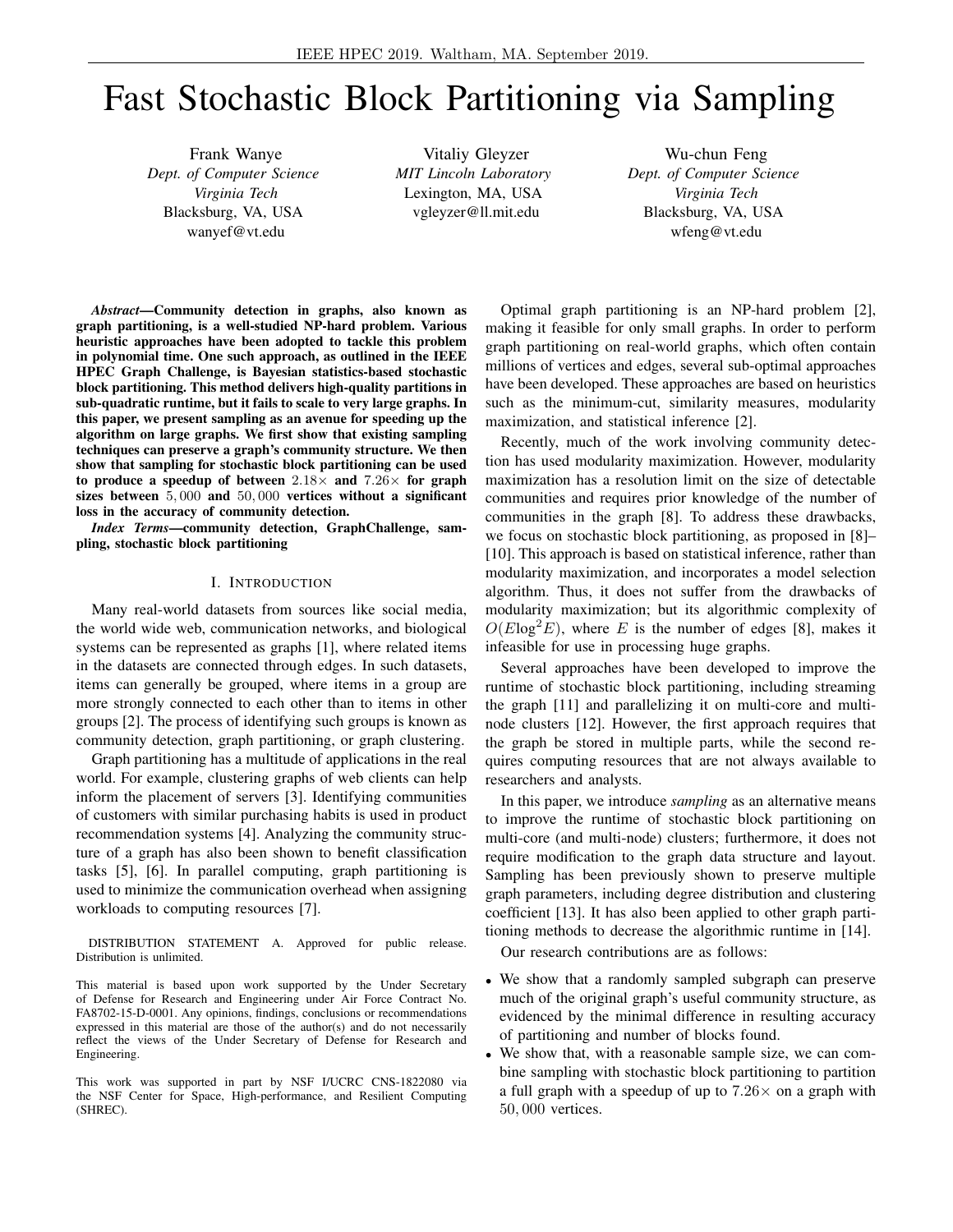## II. APPROACH

In this section, we provide background information on stochastic block partitioning (SBP) and sampling from graphs, followed by our sampling method, as applied to SBP.

## *A. Background*

Stochastic Block Partitioning (SBP): SBP is a community detection method that is based on the degree-corrected stochastic blockmodel, as introduced in [15]. A stochastic blockmodel is a representation of graph structure in the form of connections between groups of vertices called blocks, which correspond to communities in the community detection context. The model assumes that all vertices in a given community are homogeneous in terms of their degree; however, this assumption does not hold for many real-world graphs, whose vertex degrees are very heterogeneous. The degreecorrected stochastic blockmodel addresses this shortcoming by incorporating this variation into the blockmodel.

The algorithm for stochastic block partitioning (SBP) performs inference and model selection on the degree-corrected stochastic blockmodel. The blockmodel is initialized with every vertex as a separate block. A Fibonacci search is then performed to find the optimal number of blocks in the blockmodel, based on the overall description length of the blockmodel [8], [16].

Each step of the Fibonacci search consists of two phases: merging blocks together and fine tuning of the block membership for individual vertices. Both phases of the Fibonacci search leverage the Metropolis-Hastings algorithm, wherein a new block membership/block merge is proposed for every vertex/block and is probabilistically accepted or rejected based on the change in entropy of the degree-corrected blockmodel upon application of the proposal [16]. There are three key differences between the block merge and fine-tuning phases, as presented in [8].

- 1) *Granularity of the proposals.* The block-merge phase operates on the block level, where each proposal could change the block membership of all the vertices in a block. The fine-tuning phase operates on the vertex level, where each proposal affects a single vertex.
- 2) *Time of application of accepted proposals.* In the blockmerge phase, the change in entropy is calculated for all proposals made and then the block merges are applied in a greedy manner. In the fine-tuning phase, each proposal is considered individually and applied immediately upon acceptance.
- 3) *Nature of the iterations.* In the block-merge phase, a fixed number of proposals are made per block, and a fixed number of merges are performed in every step of the Fibonacci search, resulting in a fairly deterministic runtime for the block-merge phase. In the fine-tuning phase, the number of iterations and the number of accepted proposals in a given Fibonacci search step are non-deterministic, though there are general trends that can be observed.

To better understand the bottlenecks in SBP, we analyzed the algorithm's runtime on a single core of an Intel Xeon CPU with 63 GB of RAM, using the official GraphChallenge datasets with 1k, 5k, 20k and 50k, vertices. Fig. 1 shows that the initial three Fibonacci search steps of the algorithm encompass a majority of the algorithm's runtime and that the percentage of the runtime that they encompass grows with the graph size. This is due to the initial expensive block-merge phases, where block-merge proposals are made and evaluated for a total of 1.75V blocks in the first three block-merge phases, where  $V$  is the number of vertices in the graph.



Fig. 1. Comparison of the time spent in each of the first three Fibonacci search steps and the remaining Fibonacci search steps for graph sizes between 1,000 and 50,000 vertices.

Sampling from Graphs: Data reduction through sampling is a well-known technique in data analytics. Considering the size of real-world graphs, which can consist of billions of edges and take up terabytes of disk space, the need for data reduction is evident. The challenge of sampling graphs is that graphs have many structural properties (e.g., vertex degree distribution, clustering coefficient, diameter, and weakly and strongly connected components), and the ability of sampling techniques to preserve each of these properties varies significantly, with no single technique able to preserve them all [13], [17].

In this paper, we study the following sampling algorithms, selected from those used in [13], [17] for their relatively short runtime and/or good overall performance and for their ability to retain the clustering coefficient of the full graph:

- 1) *Uniform Random (UR).* The sampled vertices are chosen uniformly at random and without replacement. This algorithm requires the least computation and space.
- 2) *Degree Weighted (DW).* This algorithm is like UR, but the vertices are *not* sampled with uniform probabilities. Instead, the probability of a vertex being sampled is proportional to the degree (i.e., number of incoming and outgoing edges) of the vertex. The algorithm requires  $O$ (number of vertices) additional space to store the sampling probabilities of each vertex.
- 3) *Random Node Neighbor (RNN).* This algorithm is like UR, but with the key difference being that vertices are sampled together with all of their outgoing neighbors.
- 4) *Random Walk (RW).* This exploration-based sampling technique begins by choosing a starting vertex  $v_{start}$  and follows its outgoing edges at random, adding the vertices encountered to the sample. If the vertex has no outgoing edges or probabilistically with a probability of 15% (for comparison with [13]), we restart the sampling from  $v_{start}$ .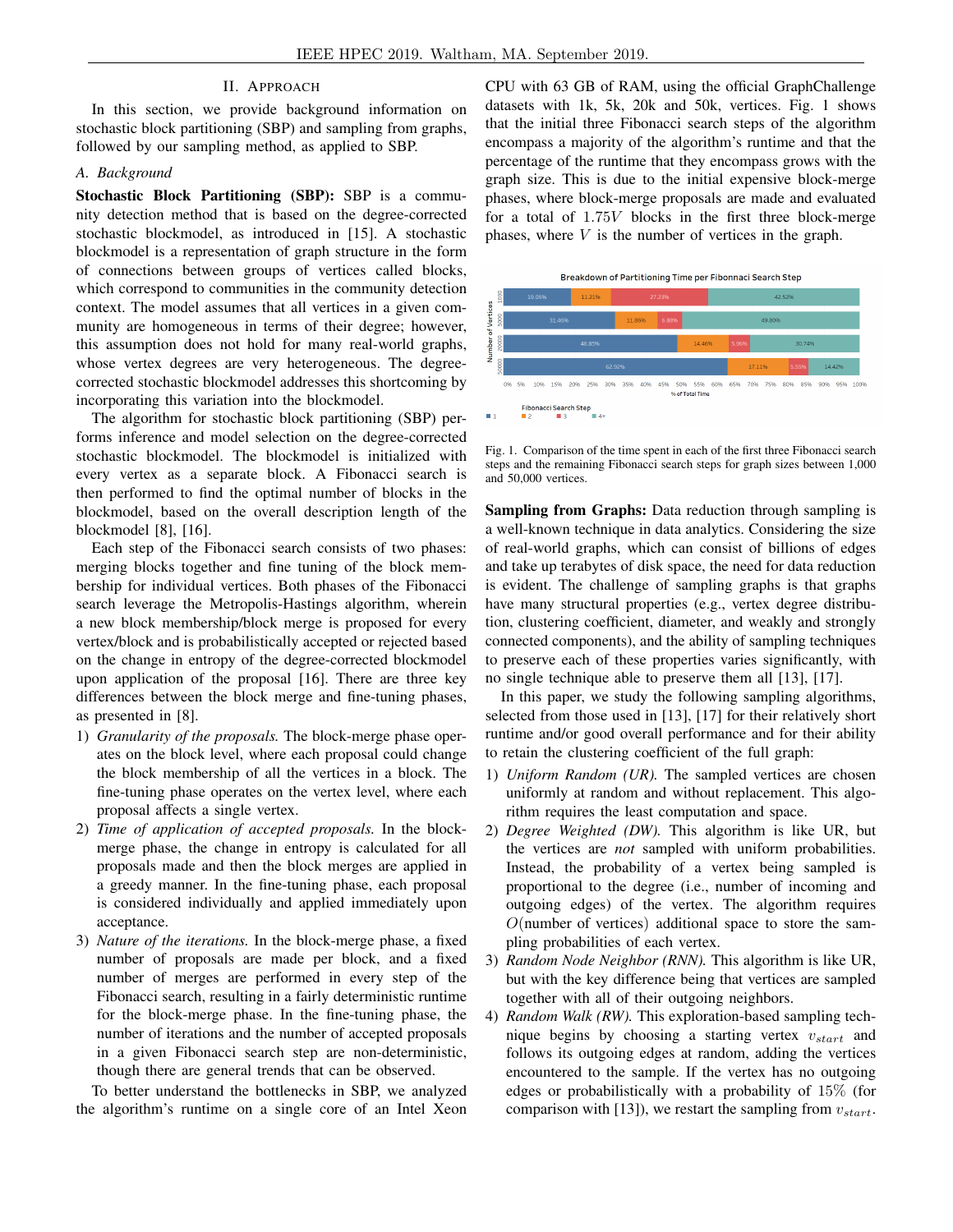When the number of vertices visited equals the desired sample size, we restart sampling from a new starting vertex. This algorithm requires O(number of vertices) additional space to prevent duplicate vertices from being added to the sample.

- 5) *Random Jump (RJ).* This is nearly identical to RW, but instead of restarting from  $v_{start}$  with a probability of 15%, RJ restarts sampling from a new starting vertex.
- 6) *Forest Fire (FF).* This sampling algorithm combines RW and RNN. We start with a vertex  $v_{start}$ . The outgoing edges of  $v_{start}$  are chosen probabilistically using a geometric distribution with a probability  $p = 0.7$  (for comparison with [13]). All vertices on the ends of edges that are not selected are marked as visited. All other vertices are added to the sample. The algorithm then proceeds recursively for each of the newly sampled vertices until the sample size is reached, there are no newly selected vertices (the algorithm is stuck), or there are no vertices that have not been visited yet. When there are no newly selected vertices, the algorithm restarts from a new randomly selected starting vertex. When all the vertices have been visited, then in addition to restarting from a randomly selected vertex, the list of visited vertices is reset, to allow the algorithm to reach the desired sample size.

Other algorithms, like edge-based sampling, are not considered here because they insufficiently capture most graph properties [13], while algorithms like PageRank-weighted random sampling and ones based on the Metropolis-Hastings algorithm are iterative, and therefore more computationally expensive.

# *B. Sampling Method*

In our proposed sampling approach, we implement each of the six (6) chosen sampling algorithms with sample sizes between 10% and 50%, inclusive, in increments of 5%. For each combination of sampling algorithm and sample size, we create a subgraph containing the sampled vertices as well as the edges between the chosen vertices. We then run the stochastic block partitioning (SBP) algorithm on the subgraph and report the results.

We argue that, intuitively, the best sampling algorithm for community detection can do the following:

- 1) Capture vertices from every community present in the graph.
- 2) Capture a proportionate number of vertices from the graph communities. For example, a sample size of 15% should capture approximately 15% of the vertices from every community.
- 3) Result in accuracy that is similar to that of the full graph (when community detection is performed on the sampled subgraph).

Thus, for the purposes of verifying our approach, we use datasets that include the true community membership for at least a subset of vertices in the graph.

# *C. Community Propagation*

Our goal is to perform community detection on the entire graph, not just on the subset. To that end, the inferred community membership of the vertices in the subgraph needs to be extended to the remaining vertices in the full graph. To do so, we employ stochastic block partitioning (SBP) without the block-merge step. That is, we assume that the SBP performed on the subgraph identified the correct number of communities in the full graph, and therefore, perform only the fine-tuning phase of SBP.

Before the fine-tuning phase can be conducted, all the vertices in the graph must have an initial community membership label. In order to seed the fine-tuning phase, we assign to each of the remaining vertices, the community label of the community to which they are most strongly connected, in terms of the number of edges between the vertex and the identified communities. This approach is computationally cheap, and intuitively, provides a reasonably good estimate of the true community membership. A disadvantage of this approach is that the seeding heuristic has access to a limited view of the model, and future membership assignments can change the optimal assignment for previous vertices.

We evaluate our approach through comparisons of the runtime and F1 score of our approach versus running SBP on the entire graph.

## III. EXPERIMENTS

Here we describe our experimental approach and the metrics used to evaluate it, followed by the datasets and infrastructure on which we perform our experiments.

## *A. Experimental Approach*

Due to the randomness inherent to the stochastic block partitioning (SBP) algorithm and the chosen sampling methods, the community detection results obtained vary each time the algorithm is run. As such, we run our sampling-based SBP algorithm 10 times for every combination of dataset  ${A.L}$ , sample size  ${10, 15, \ldots, 50}$ , and sampling algorithm {DW, FF, RJ, RNN, RW, UR}, resulting in 6, 480 experiments. The average values over the 10 algorithm runs for each combination of dataset, sample size, and sampling algorithm are then reported for each of the collected metrics.

## *B. Metrics for Evaluation of Samples*

To quantify the efficacy of our sampling, we propose three new evaluation metrics.

1) *Percentage of captured communities.* This refers to the percentage of communities from which at least one vertex is included in the sample. Intuitively, the best sampling algorithms for community detection will capture all the communities present in the graph. However, this does not guarantee that the vertices sampled are useful for the community detection algorithm or even that there will be enough of them for the algorithm to detect them as a separate community.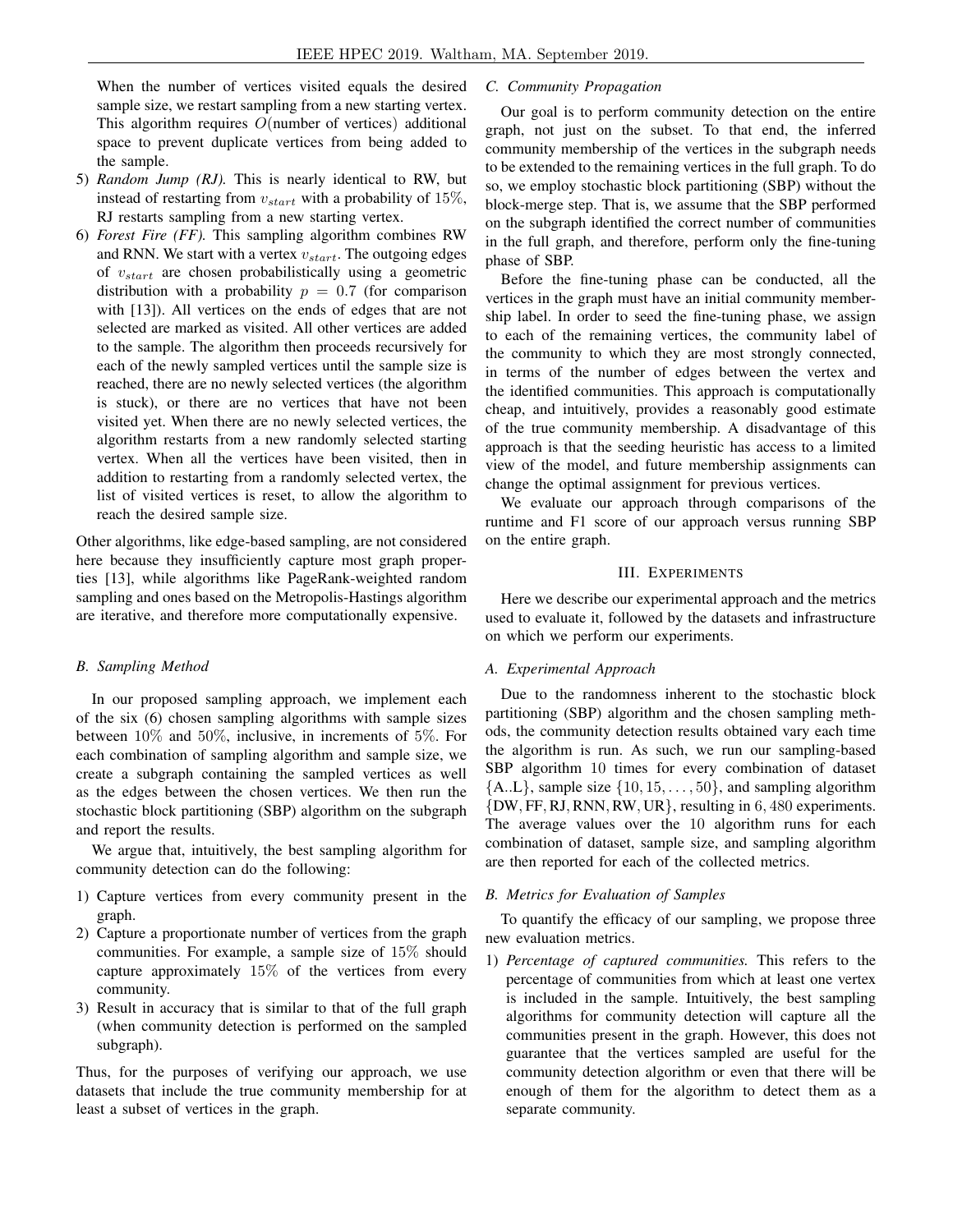2) *Difference from the exact uniform sample.* This is the average difference between an "exact uniform" sample and the sample actually obtained using each sampling method. The number of vertices in an exact uniform sample for a given community c, denoted as  $V_c^{\text{exact uniform}}$ , is defined as follows: given a graph where each community  $c$  is made up of  $v_c$  vertices and a sample size of  $s\%$ ,

$$
V_c^{\text{exact uniform}} = s\% \cdot v_c. \tag{1}
$$

The actual number of vertices sampled from each community,  $V_c^{\text{actual}}$  is obtained by counting the true community membership of the vertices in the subgraph. The difference between the actual and ideal number of vertices,  $V^{\text{diff}}$  is then calculated as follows:

$$
V^{\text{diff}} = \Sigma_c \frac{|V_c^{\text{exact uniform}} - V_c^{\text{actual}}|}{S},\tag{2}
$$

where  $S$  is the size of the subgraph in terms of the number of vertices and  $V_c^{\text{exact uniform}}$  is the expected number of vertices in community  $c$  if the sample was exactly uniform.  $V^{\text{diff}}$  is invariant to scale, which is useful for comparing sampling performance across graphs of various sizes. Intuitively, the closer  $V^{\text{diff}}$  is to 0, the more representative the sample is of the communities in the full graph.

3)  $F1$  score on the subgraph. Precision  $p$  and recall  $r$  are two of the pairwise metrics suggested in [8] for evaluating the performance of the SBP algorithm. The proposed F1 score is a function of both the precision and recall, where F1 score  $=$   $\frac{2pr}{p+r}$ , and allows us to summarize both pairwise metrics at once. This is the most direct measure of how well a sampling algorithm captures the community structure of a graph, but it does not explain why the sampling algorithm does or does not do so.

# *C. Metrics for Evaluation of Sampling for Stochastic Block Partitioning on the Full Graph*

Here we propose two metrics to evaluate sampling for stochastic block partitioning (SBP) on the full graph.

- 1) *Speedup of partitioning.* This defines the speedup of partitioning the full graph using our sampling approach over running SBP on the full graph. It is measured as average partitioning time without sampling average partitioning time with sampling
- 2) *F1 score on the full graph.* This measures the performance of our sampling approach on the full graph, after the community labels have been propagated from the sample to the full graph and then fine tuned. If a sampling algorithm captures enough of the graph's community structure, then the F1 score on the full graph with our sampling approach should be similar to the F1 score on the full graph when SBP is performed without sampling.

## *D. Datasets and Infrastructure*

The Streaming Graph Challenge [8] provides a set of official synthetic graph datasets to evaluate the results of the SBP algorithm, with true community membership included for every vertex in the graphs. The graphs are unweighted and generated based on the degree-corrected stochastic blockmodel shown in [15]. The generative model allows the amount of overlap between communities and the size variation of said communities to be controlled via hyperparameter selection. Table I outlines the key characteristics of the chosen datasets.

TABLE I DATASETS USED FOR EVALUATION

| ID | Number   | Number  | Community | Community   | Number      |
|----|----------|---------|-----------|-------------|-------------|
|    | of       | of      | Overlap   | <b>Size</b> | οf          |
|    | Vertices | Edges   |           | Variation   | Communities |
| А  | 5000     | 50850   | low       | low         | 19          |
| B  | 5000     | 50544   | low       | high        | 19          |
| C  | 5000     | 51091   | high      | low         | 19          |
| D  | 5000     | 51157   | high      | high        | 19          |
| E  | 20000    | 473914  | low       | low         | 32          |
| F  | 20000    | 476386  | low       | high        | 32          |
| G  | 20000    | 475421  | high      | low         | 32          |
| н  | 20000    | 473329  | high      | high        | 32          |
| Ī  | 50000    | 1189382 | low       | low         | 44          |
| J  | 50000    | 1193994 | low       | high        | 44          |
| K  | 50000    | 1183975 | high      | low         | 44          |
| L  | 50000    | 1187682 | high      | high        | 44          |

We conducted our performance evaluations on a 64-bit Intel Xeon CPU with a clock frequency of 3.50 GHz and 256 GB of memory, running the Debian GNU/Linux version 8 operating system.

#### IV. RESULTS

In this section, we present the results of our experiments, first in terms of evaluating the capacity of the various sampling techniques to capture the community structure of the provided graphs and then in terms of evaluating the speedup and accuracy of community detection when our sampling approach is used to process the full graph.

# *A. Evaluation of Samples*

- 1) *Percentage of communities captured.* We found the performance of all six algorithms to be comparable with respect to this metric. As expected, the harder the graph is to partition, the larger the sample size needs to be in order to capture all the communities in the full graph. The lowest average percentage of communities found was 90.0%, using RW sampling on dataset D. On dataset A, which is similar in size to D, but with more distinct communities, the lowest average percentage of communities found was 97.89%, using RW sampling. For all algorithms, a large enough sample almost always captured all the communities in the full graph. Additionally, most of the time, as the graph size grew, the sample size needed to capture all the communities decreased for all the sampling algorithms. Fig. 2 shows how well the selected algorithms retain communities from the full graph across datasets A-L, for sample sizes between 10% and 50%.
- 2) *Difference from exact uniform sample.* Our experimental results, summarized in Fig. 3, show that almost universally,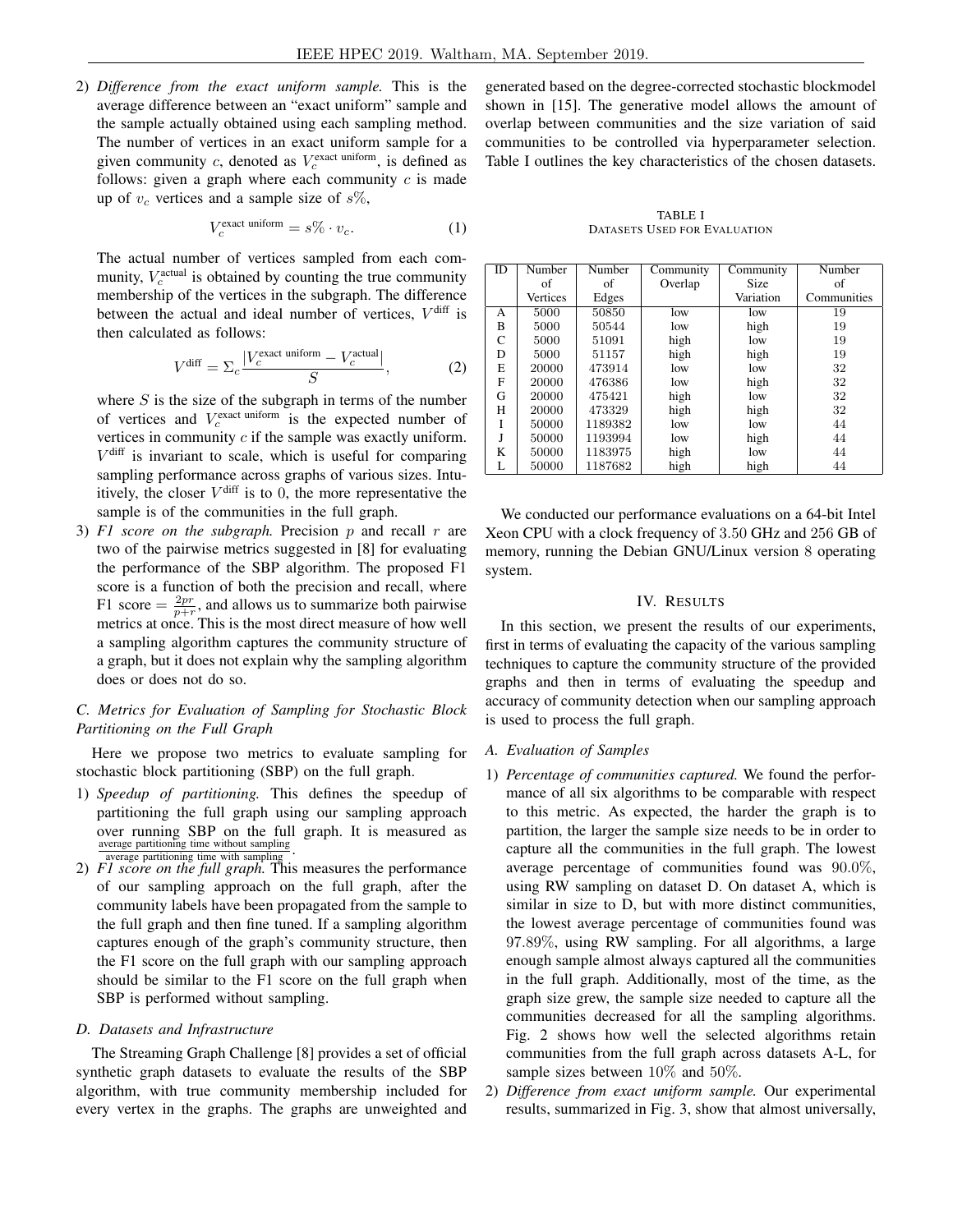

Fig. 2. The average percentage of blocks retained by each of the chosen sampling algorithms over 10 runs, for each of the datasets A-L, at different sample sizes.

the UR sampling algorithm produced samples that were closest to the exact uniform sample. This is to be expected, since a fully random algorithm is unbiased towards any of the graph's properties, while most of the other algorithms are either biased towards high-degree vertices (DW, RNN) or towards exploring larger, connected communities (FF, RW, RJ). FF is found to be the second-best performer, likely because vertices are added to the sample with a constant probability and the fact that previously visited vertices are not considered for addition to the sample, which forces the algorithm to explore a wider area of the graph than RW and RNN.

3) *F1 score on the subgraph.* Fig. 4 summarizes the F1 score of stochastic block partitioning (SBP) of the subgraph on graphs A-L. Our results show that, for smaller sample sizes of less than 30%, algorithms like RW, DW and RJ outperform UR and FF sampling. As the sample size increases, however, UR and FF begin to outperform all other sampling algorithms. The exceptions to this rule are datasets A-D, where UR and FF are consistently the worstperforming algorithms, and dataset K, where RNN is consistently the best-performing sampling algorithm in terms of F1 score on the subgraph. These results suggest that UR and FF perform better on larger graph sizes. Additionally, the performance of all five sampling algorithms on the subgraph generally stabilizes around sample sizes between 30% and 40%.

# *B. Evaluation of Sampling for Stochastic Block Partitioning on the Full Graph*

1) *Speedup of partitioning.* The speedups obtained did not vary greatly with the community overlap or community size variation of the graphs, so we grouped our results (see Fig. 5) by the size of the graph in terms of the number of



Fig. 3. The average difference from the exact uniform sample for each of the chosen sampling algorithms over 10 runs, for each of the datasets A-L, at different sample sizes.



Fig. 4. The average F1 score obtained after running the SBP algorithm on the sampled subgraph over 10 runs, for each of the chosen sampling algorithms, for each of the datasets A-L, at different sample sizes.

vertices in it. Our results show that speedup does not vary greatly with respect to the sampling algorithm, except in the case of the graphs with 5, 000 vertices. The average speedups obtained range from  $2.18\times$  on the 5,000 vertex graphs with a sample size of 50%, to  $34.04 \times$  on the 50,000 vertex graphs with a sample size of 10%.

2) *F1 score on the full graph.* The F1 scores on the full graph, shown in Fig. 6, varied greatly based on the community overlap and community size variation configurations of the graph, the sampling algorithm, the sample size, and the size of the graph.

All six sampling algorithms performed poorly on datasets C and D, showing a marked decrease in F1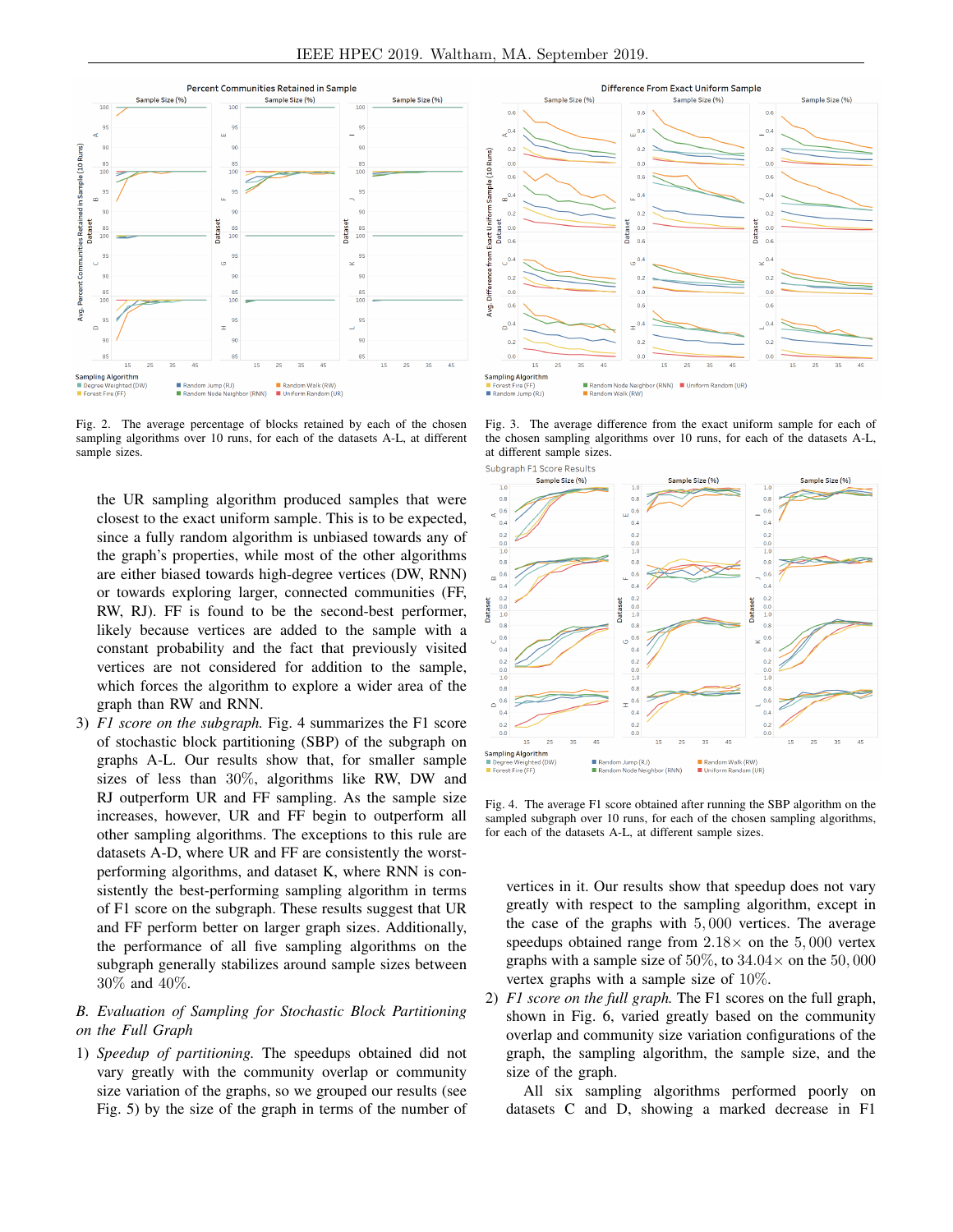

Fig. 5. The average speedup obtained using our sampling for SBP approach over 10 runs, for each of the chosen sampling algorithms, for datasets of size 5, 000, 20, 000 and 50, 000 vertices, at different sample sizes.



Fig. 6. The average F1 score obtained after using our sampling for SBP approach over 10 runs, for each of the chosen sampling algorithms, for datasets A-L, at different sample sizes. The horizontal lines represent the average baseline F1 scores over 10 runs, obtained by running the SBP algorithm without sampling on each dataset.

score even for large sample sizes. Datasets A and B show very little difference between F1 scores with and without sampling after sample sizes of 30% and 40%, respectively.

For the larger datasets E-L, the F1 score with UR and FF sampling is often higher than without sampling. The threshold at which this occurs varies with the community overlap and community size variation and the graph size. While this is not always the case, our sampling approach is always at least comparable to the baseline F1 score for samples of size 35% and above on datasets E-L.

Furthermore, our results show that UR and FF tend to outperform the other sampling algorithms on the larger sample sizes. FF tends to outperform UR, especially on dataset F, but in most cases the difference is not significant. For smaller sample sizes of less than 20%, RW, RJ, and in some cases, RNN, generally have better F1 scores than UR and FF. However, at such low sample sizes, none of the sampling techniques produce F1 scores comparable to the baseline.

## V. CONCLUSION

Community detection is a graph analysis task with applications in areas ranging from cybersecurity to product recommendation systems. Due to the size of modern graphs and the inherent algorithmic complexity of the task, performing community detection on modern graphs without resorting to oversimplistic heuristics can be time consuming. In this paper, we focus on sampling as a means to bypass the computationally expensive initial block-merge phases of the stochastic block partitioning (SBP) algorithm, to perform community detection on the full graph. We perform our experiments on 12 synthetic datasets with varying characteristics and compare six sampling algorithms at sample sizes ranging from  $10\%$  to  $50\%$ .

We first show that sampling can preserve the community structure of large graphs. Our results show that uniform random (UR) sampling and forest fire (FF) sampling deliver the best performance out of the tested sampling algorithms with respect to preserving community structure, based on three different evaluation metrics. For smaller sample sizes, however, random node neighbor (RNN) sampling outperforms the UR and FF algorithms.

We then show that, using the Metropolis-Hastings algorithm and a simple seeding heuristic, we can propagate the community detection results from the sample to the full graph. Our approach leads to comparable, and in some cases, better community detection results than simply performing stochastic block partitioning (SBP) on the full graph. Furthermore, we identify the UR and FF sampling algorithms as the best performers out of the algorithms tested, further confirming our evaluations of the sampling algorithms. Our experiments suggest that a sample size of 30% is typically enough to achieve near-optimal community detection results, with a speedup between  $5.56\times$  and  $6.20\times$  on  $20,000$  vertex graphs, and a speedup between  $6.67\times$  and  $7.28\times$  on  $50,000$  vertex graphs. This further suggests that the speedup obtained grows with the graph size.

Future work involves applying our sampling approach to larger synthetic and real-world graphs to study the relationship between sample size and final community detection results at scale. We also seek to study the relationship between various sample evaluation metrics and the final community detection results to arrive at a definitive measure for evaluating samples for community detection purposes. Finally, more expensive sampling techniques like the Markov Chain Monte Carlo (MCMC) approach used in [18] could be tested, as an attempt to decrease the sample size needed to preserve community structure.

#### ACKNOWLEDGMENT

We thank Mohammed Hassan of the Synergy Lab at Virginia Tech for the many insightful discussions on this work.